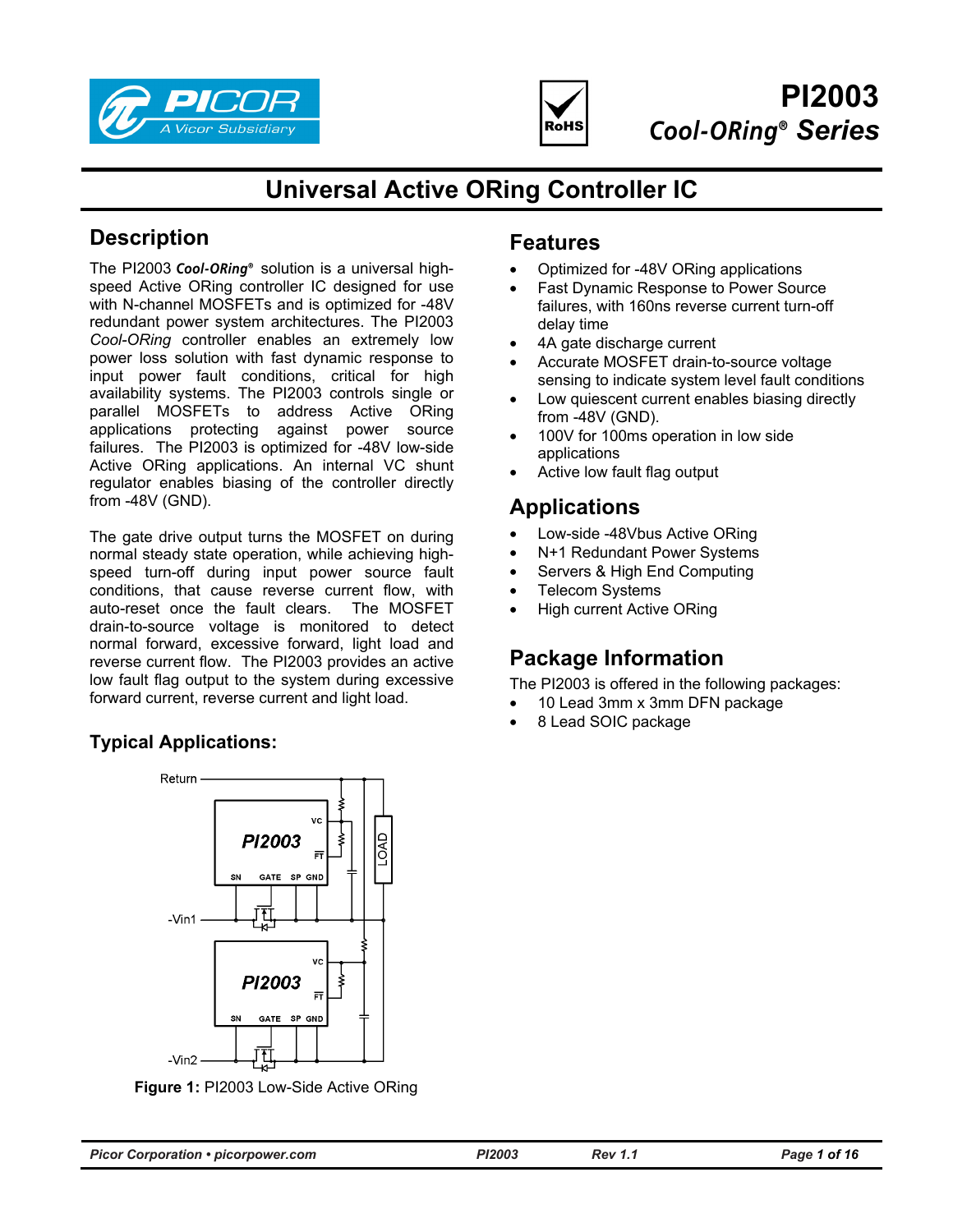

## **Pin Description**

| <b>Pin</b>      |                       | <b>Pin Number</b>     |                                                                                                                                                                                                                                                                                                                                                           |  |  |
|-----------------|-----------------------|-----------------------|-----------------------------------------------------------------------------------------------------------------------------------------------------------------------------------------------------------------------------------------------------------------------------------------------------------------------------------------------------------|--|--|
| <b>Name</b>     | 10 Lead<br><b>DFN</b> | 8 Lead<br><b>SOIC</b> | <b>Description</b>                                                                                                                                                                                                                                                                                                                                        |  |  |
| <b>GND</b>      | 1                     | 1                     | Ground: This pin is ground for the gate driver and control circuitry.                                                                                                                                                                                                                                                                                     |  |  |
| <b>GATE</b>     | 2                     | $\overline{2}$        | Gate Drive Output: This pin drives the gate of the external N-channel MOSFET.<br>Under normal operating conditions, the GATE pin pulls high to VC-0.5V. The<br>controller turns the gate off during a reverse current fault that exceeds the reverse<br>voltage threshold.                                                                                |  |  |
| <b>VC</b>       | 3                     | 3                     | <b>Controller Input Supply:</b> This pin is the supply pin for the control circuitry and gate<br>driver. Connect a 1µF capacitor between VC pin and the GND pin. Voltage on this pin<br>is limited to 11V by an internal shunt regulator. For high voltage auxiliary supply<br>applications connect a shunt resistor between VC and the auxiliary supply. |  |  |
| <b>FC</b>       | 5                     | 4                     | <b>Fault Clamp Input:</b> Connect the $FT$ pin to FC when it is pulled by a resistor to a<br>voltage higher than the VC pin to clamp it to VC plus a diode. Leave this pin open if<br>unused.                                                                                                                                                             |  |  |
| $\overline{FT}$ | 6                     | 5                     | Fault State Output: This open collector pin pulls low when a fault occurs. Fault logic<br>inputs are VC Under-Voltage, Reverse Current, Forward Over-Current, and light load.<br>Leave this pin open if unused.                                                                                                                                           |  |  |
| <b>SP</b>       | 7                     | 6                     | <b>Positive Sense Input &amp; Clamp:</b> Connect SP pin to the Source pin of the external N-<br>channel MOSFET close to the GND pin. The polarity of the voltage difference<br>between SP and SN provides an indication of current flow direction through the<br>MOSFET.                                                                                  |  |  |
| <b>SN</b>       | 8                     | $\overline{7}$        | Negative Sense Input & Clamp: Connect SN to the Drain pin of the external N-<br>channel MOSFET. The polarity of the voltage difference between SP and SN provides<br>an indication of current flow direction through the MOSFET.                                                                                                                          |  |  |

### **Package Pin-Outs**



**10 Lead DFN (3mm x 3mm)**  Top view



**8 Lead SOIC (5mm x 6mm)**  Top view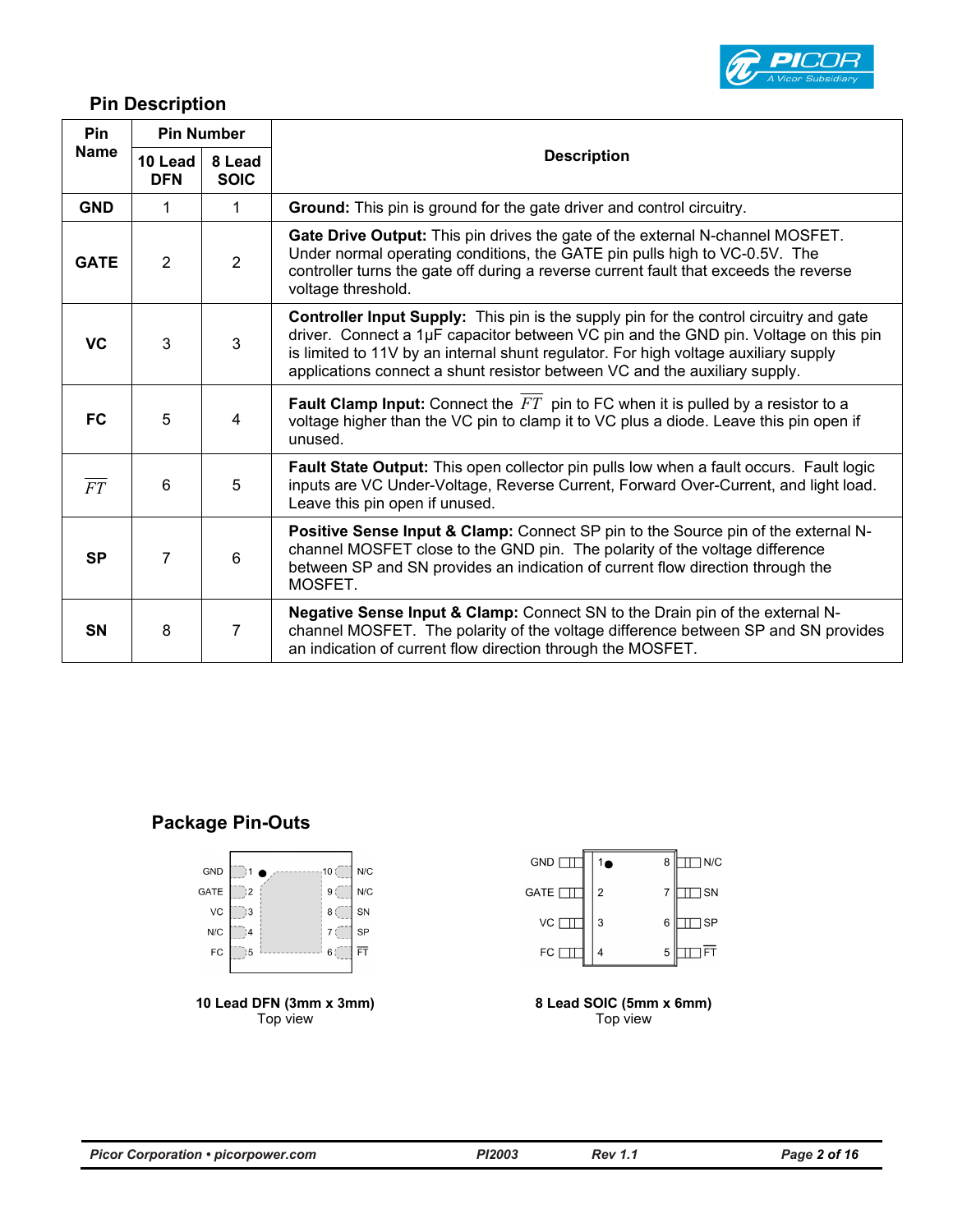

# **Absolute Maximum Ratings**

| <b>VC</b>                             | $-0.3V$ to 17.3V / 40mA              |
|---------------------------------------|--------------------------------------|
| <b>SP</b>                             | $-0.3V$ to 8.0V / 10mA               |
| FC, FT                                | $-0.3V$ to 17.3V / 10mA              |
| <b>GATE</b>                           | $-0.3V$ to 17.3V / 5A                |
| SN (Continuous)                       | $-0.3V$ to 80V / 10mA                |
| SN (100ms Pulse)                      | 100V / 10mA                          |
| <b>GND</b>                            | $-0.3V / 5A$ peak                    |
| Storage Temperature                   | -65 $^{\circ}$ C to 150 $^{\circ}$ C |
| <b>Operating Junction Temperature</b> | -40 $^{\circ}$ C to 150 $^{\circ}$ C |
| Lead Temperature (Soldering, 20 sec)  | $250^{\circ}$ C                      |
| <b>ESD Rating</b>                     | 2kV HBM                              |

## **Electrical Specifications**

Unless otherwise specified:  $-40^{\circ}$ C < T<sub>J</sub> < 125°C, VC = 9.5V, C<sub>Vc</sub> = 1uF, C<sub>GATE =</sub> 4nF

| <b>Parameter</b>                   | Symbol                    | Min | <b>Typ</b> | Max | <b>Units</b> | <b>Conditions</b>                         |
|------------------------------------|---------------------------|-----|------------|-----|--------------|-------------------------------------------|
| <b>VC Supply</b>                   |                           |     |            |     |              |                                           |
| Operating Supply Range (3)         | $V_{VC-GND}$              | 8.5 |            | 9.5 | V            | No VC limiting Resistors                  |
| <b>Quiescent Current</b>           | $I_{\text{VC}}$           |     | $1.5\,$    | 2.0 | mA           | Normal Operating Condition,<br>No Faults, |
| VC Clamp Voltage                   | $V_{VC-CLM}$              | 10  | 11         | 12  | V            | $I_{\text{VC}}$ = 3mA                     |
| <b>VC Clamp Shunt Resistance</b>   | $R_{VC}$                  |     |            | 10  | $\Omega$     | Delta $I_{\text{VC}}$ =10mA               |
| VC Under-Voltage Rising Threshold  | <b>V</b> <sub>VCUVR</sub> |     | 7.15       | 8.5 | V            |                                           |
| VC Under-Voltage Falling Threshold | V <sub>VCUVF</sub>        | 6.0 | 7.00       |     | V            |                                           |
| VC Under-Voltage Hysteresis        | V <sub>VCUV-HS</sub>      |     | 150        |     | mV           |                                           |
| <b>FAULT</b>                       |                           |     |            |     |              |                                           |
| <b>Fault Output Low Voltage</b>    | $V_{\text{FTL}}$          |     | 0.2        | 0.5 | V            | $I_{FT}$ = 4mA, VC > 4.5V                 |
| Fault Output High Leakage Current  | $I_{FT-LC}$               |     |            | 10  | μA           | $V_{FT}$ =14 $V$                          |
| <b>Fault Delay Time</b>            | t <sub>FT-DEL</sub>       | 20  | 40         | 60  | μs           |                                           |
| Fault Clamp (FC to VC)             | $V_{FC\text{-}VC}$        |     | 0.7        | 1.2 | V            | $I_{DC} \leq 5mA$                         |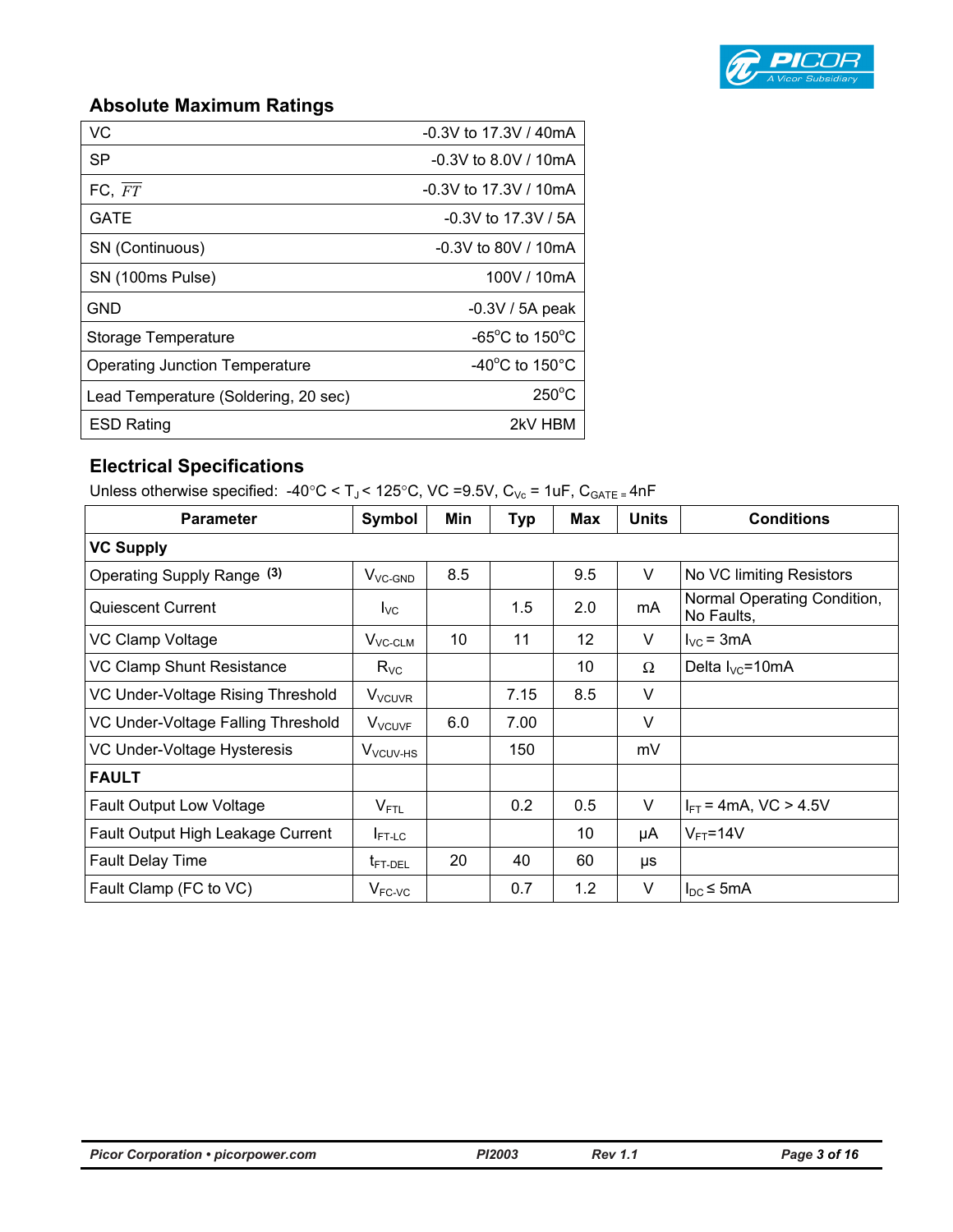

### **Electrical Specifications**

| Unless otherwise specified: $-40^{\circ}$ C < T <sub>J</sub> < 125°C, VC =9.5V, C <sub>Vc</sub> = 1uF, C <sub>GATE =</sub> 4nF |              |               |                          |              |              |                                                                                          |
|--------------------------------------------------------------------------------------------------------------------------------|--------------|---------------|--------------------------|--------------|--------------|------------------------------------------------------------------------------------------|
| <b>Parameter</b>                                                                                                               | Symbol       | Min           | <b>Typ</b>               | <b>Max</b>   | <b>Units</b> | <b>Conditions</b>                                                                        |
| DIFFERENTIAL AMPLIFIER AND COMPARATORS                                                                                         |              |               |                          |              |              |                                                                                          |
| Common Mode Input Voltage                                                                                                      | $V_{CM}$     | $-0.1$        |                          | 1            | V            | SP to GND, SN to GND                                                                     |
| Differential Operating Input Voltage                                                                                           | $V_{SP-SN}$  | $-50$         |                          | 200          | mV           | SP-SN                                                                                    |
| SP Input Bias Current                                                                                                          | $I_{SP}$     | -8            | $-1$                     |              | μA           | SP=SN=1V                                                                                 |
| SN Input Bias Current                                                                                                          | $I_{SN}$     | -8            | $-1$                     |              | μA           | SP=SN=1V                                                                                 |
| <b>SN Leakage Current</b>                                                                                                      | $I_{SN}$     |               | $\overline{7}$           | 9            | mA           | $V_{SN}$ = 80V, SP = 0V                                                                  |
| Reverse Comparator Off Threshold                                                                                               | $V_{RVS-TH}$ | -9            | $-6$                     | $-3$         | mV           | SP=SN=1V                                                                                 |
| <b>Reverse Comparator Hysteresis</b>                                                                                           | $V_{RVS-HS}$ |               | 3                        |              | mV           | SP=SN=1V                                                                                 |
| Reverse Fault to Gate Turn-off<br>Delay Time                                                                                   | $t_{RVS-MS}$ |               | 160                      | 190          | ns           | $V_{SP-SN}$ = $\pm$ 50mV step to 90% of<br>$V_G$ max, $V_{BK} = 0$ (minimum<br>blanking) |
| Forward Comparator On Threshold                                                                                                | $VFWD-TH$    | 3             | 6                        | 9            | mV           |                                                                                          |
| Forward Comparator Hysteresis                                                                                                  | $VFWD-HS$    |               | $-3$                     |              | mV           |                                                                                          |
| Forward Over-Current Comparator<br>Threshold                                                                                   | $V_{OC-TH}$  | 135           | 150                      | 165          | mV           |                                                                                          |
| Forward Over-Current Comparator<br><b>Hysteresis</b>                                                                           | $V_{OC-HS}$  |               | $-15$                    |              | mV           |                                                                                          |
| <b>GATE DRIVER</b>                                                                                                             |              |               |                          |              |              |                                                                                          |
| <b>Gate Source Current</b>                                                                                                     | $I_{G-SC}$   |               | $-150$                   | $-60$        | μA           | $V_G$ = 1V, Normal Operating<br>Conditions, No Faults                                    |
| Pull Down Peak Current <sup>(1)</sup>                                                                                          | $I_{G-PD}$   | 1.5           | 4.0                      |              | A            |                                                                                          |
| Pull-down Gate Resistance (1)                                                                                                  | $R_{G-PD}$   |               | 0.3                      |              | Ω            | $V_G = 1.5V$ @ 25°C                                                                      |
| AC Gate Pull-down Voltage <sup>(1)</sup>                                                                                       | $V_{G-PD}$   |               |                          | 0.2          | $\vee$       |                                                                                          |
| DC Gate Pull-down Voltage to GND                                                                                               | $V_{G-PD}$   |               | 0.8                      | 1.2          | $\vee$       | $I_G$ =100mA, in reverse fault                                                           |
| Gate Voltage @ VC UVLO                                                                                                         | $VG-UVLO$    |               | 0.7                      | $\mathbf{1}$ | $\vee$       | $I_G = 10 \mu A$ , 4.5V < VC < 7.5V                                                      |
| Gate Voltage High                                                                                                              | $V_G$        | $VC-$<br>0.5V | $\overline{VC}$<br>0.25V |              | $\vee$       |                                                                                          |
| Gate Fault Condition Clear; % of<br>VC <sup>(1)</sup>                                                                          | $V_{VC-G}$   |               | 50                       |              | $\%$         |                                                                                          |
| <b>Gate Fall Time</b>                                                                                                          | $t_{G-F}$    |               | 10                       | 15           | ns           | 90% to 10% of $V_G$ max.                                                                 |

**Note 1***:* These parameters are not production tested but are guaranteed by design, characterization and correlation with statistical process control.

**Note 2:** Current sourced by a pin is reported with a negative sign.

**Note 3**: Refer to the *Auxiliary Power Supply* section in the *Application Information* for details on the VC requirement to meet the MOSFET Vgs requirement.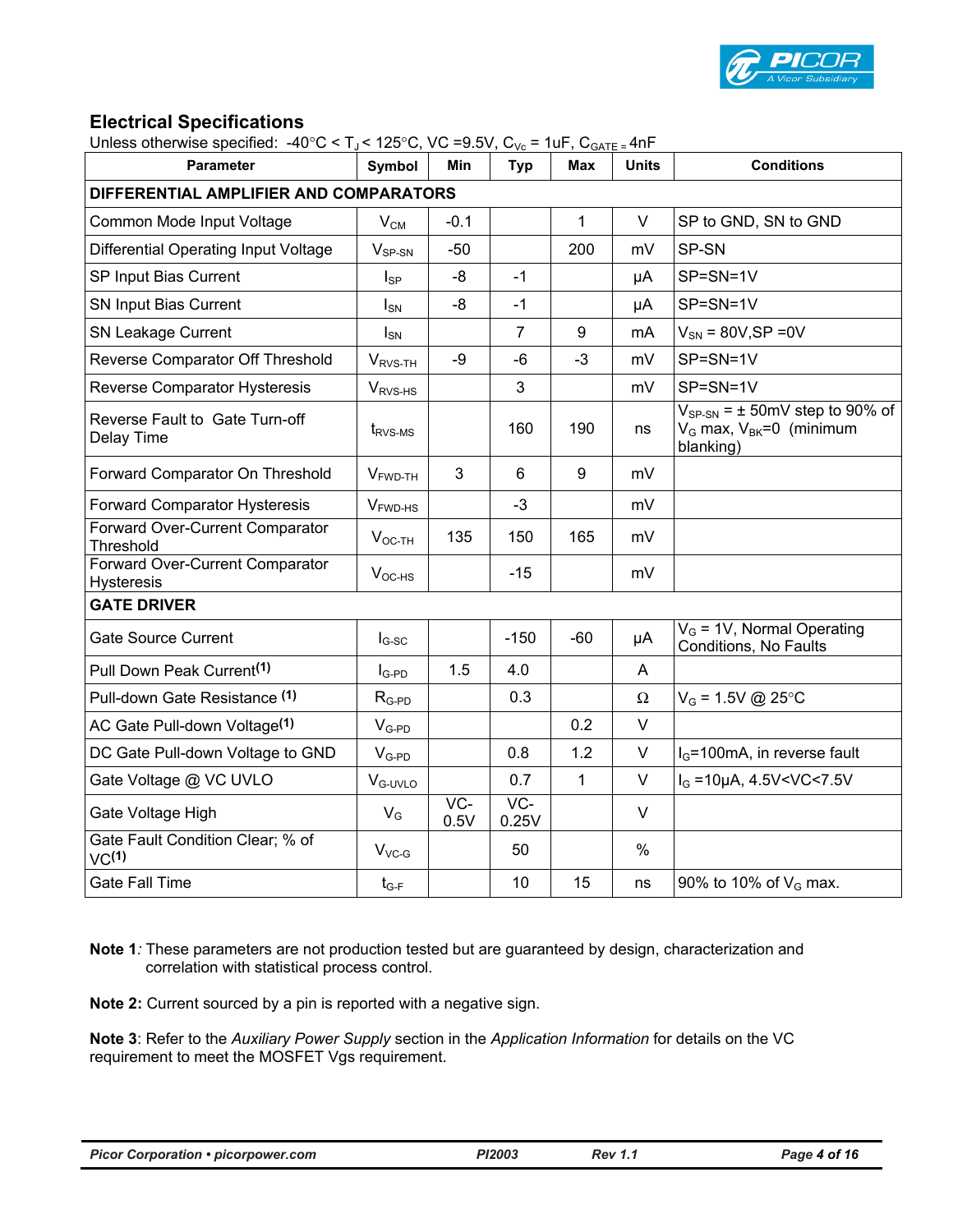

### **Functional Description:**

The PI2003 *Cool-ORing* controller IC is designed to drive single or paralleled N-channel MOSFETs in Active ORing applications, and optimized for -48V applications. The PI2003 used with an external MOSFET can function as an ideal ORing diode in low side of a redundant power system, significantly reducing power dissipation and eliminating the need for heatsinking.

An N-channel MOSFET in the conduction path offers extremely low on-resistance resulting in a dramatic reduction of power dissipation versus the performance of a diode used in conventional ORing applications. This can allow for the elimination of complex heat sinking and other thermal management requirements. While the gate remains above the gate threshold voltage it will allow current to flow in the forward and reverse direction. Ideal ORing applications do not allow for reverse current flow, so the controller detect reverse current caused by input power source failures and turn off the the MOSFET as quickly as possible. Once the gate voltage falls below the gate threshold, the MOSFET is off and the body diode will be reverse biased preventing reverse current flow and subsequent excessive voltage droop on the redundant bus. During forward over-current conditions the controller maintains gate drive to keep the MOSFET forward drop and power dissipation as low as possible.

While conventional ORing solutions using diodes offer no protection against forward over-current conditions. The PI2003 will provide an active-low fault flag to the system via the *FT* pin. The fault flag is also issued during the reverse current condition, and light load or shorted MOSFET conditions.

#### **Differential Amplifier:**

The PI2003 integrates a high-speed low offset voltage differential amplifier to sense the difference between the Sense Positive (SP) pin voltage and Sense Negative (SN) pin voltage with high accuracy. The amplifier output is connected to three comparators: Reverse comparator, Forward comparator, and Forward over-current comparator.

#### **Reverse Current Comparator: RVS**

The reverse current comparator provides the most critical function in the controller, detecting negative voltage caused by reverse current. When the SN pin is 6mV higher than the SP pin, the reverse comparator will enable the gate discharge circuit and turn off the MOSFETs in typically 160ns.

The reverse comparator has typically 3mV of hysteresis referenced to SP-SN.

#### **Forward Voltage Comparator: FWD**

The FWD comparator detects when a forward current condition exists and SP is 6mV(typical) positive with respect to SN. When SP-SN is less than 6mV, the FWD comparator will assert the Fault flag to report a fault condition indicative of a light load or "load not present" condition or possible shorted MOSFET.

#### **Forward Over Current Comparator: FOC**

The FOC comparator indicates an excessive forward current condition when SP is 150mV(typical) higher than SN. When the GATE output voltage is greater than 50% of the VC voltage and SP-SN is higher than 150mV, the PI2003 will initiate a fault condition via the  $\overline{FT}$  pin.

#### **VC and Internal Voltage Regulator:**

The PI2003 has a separate input (VC) that provides power to the control circuitry and the gate driver. An internal regulator clamps the VC voltage  $(V_{VCCUM})$  to 11V.

VC may be tied to a voltage higher than  $V_{\text{VC-CLM}}$ through a resistor to limit VC current.

The internal regulator circuit has a comparator to monitor VC voltage and initiates a FAULT condition when VC is lower than the VC Under-Voltage Threshold, 7.15V

#### **Gate Driver:**

The gate driver (GATE) output is configured to drive an external N-channel MOSFET. In the high state, the gate driver applies a 150µA current source to the MOSFET gate limited to the VC voltage.

When a reverse current fault is initiated, the gate driver pulls the GATE pin low and discharges the FET gate with 4 Apeak capability.

When the input source voltage is applied before the MOSFET is fully enhanced, a voltage greater than the Forward Over Current (FOC) Threshold may be present across the MOSFET. To avoid an erroneous FOC detection, a VGS detector blanks the FOC and FWD comparators from initiating a fault, until the GATE pin reaches 50% of VC pin voltage.

#### **Fault:**

The fault circuit output is an open collector with 40μs delay to prevent any false triggering. The *FT* pin will be pulled low when any of the following faults occur:

- Reverse current
- Forward Over-Current and  $V_G$  >  $\frac{1}{2}$  VC
- Forward Low-Current and  $V_c > 1/2$  VC

| <b>Picor Corporation • picorpower.com</b> | PI2003 | <b>Rev 1.1</b> | Page 5 of 16 |
|-------------------------------------------|--------|----------------|--------------|
|                                           |        |                |              |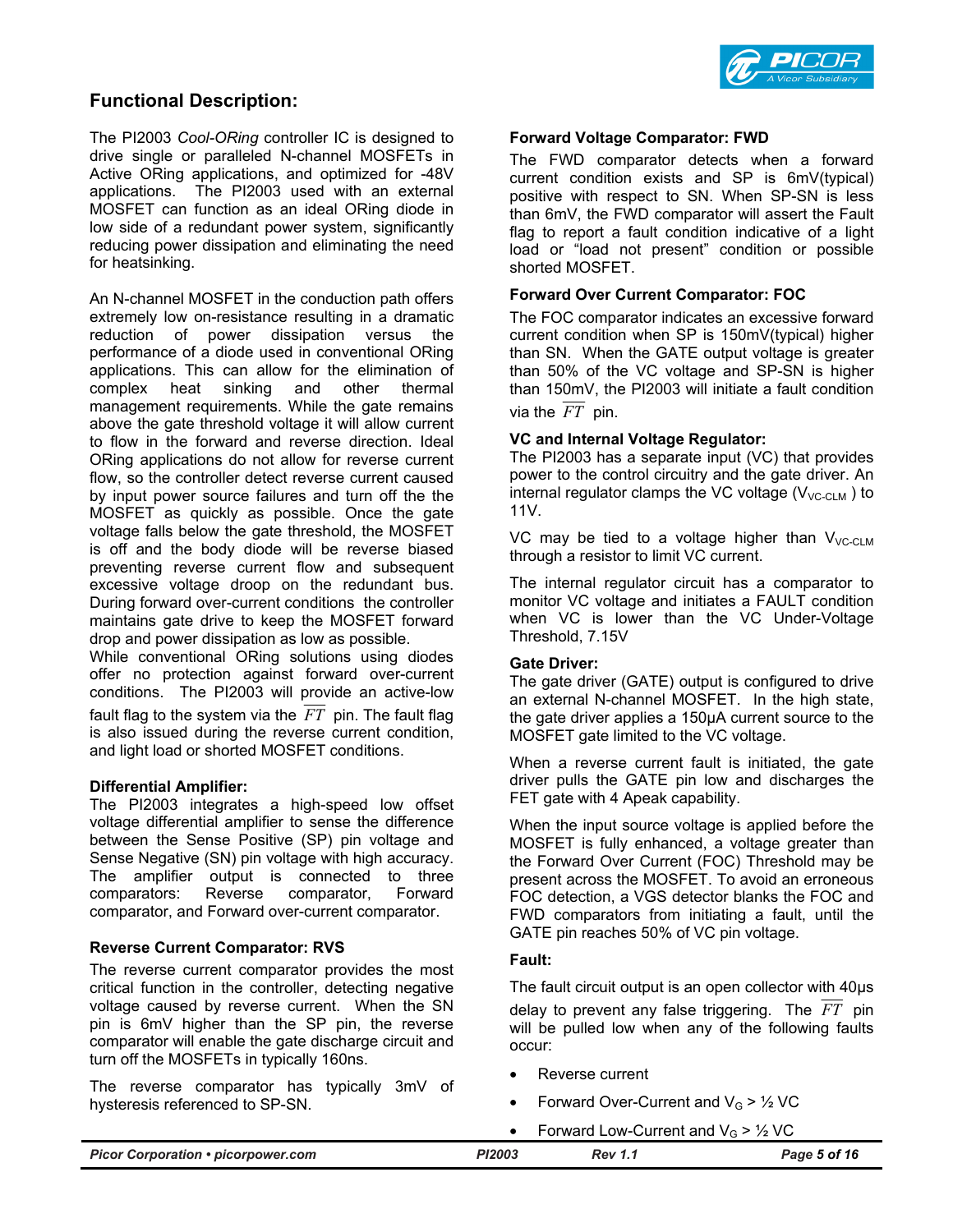

#### • VC pin Under-Voltage

Reverse current is the only fault condition that initiates gate turn-off of the MOSFET (as well as a fault flag signal). Forward Over-Current and Forward Low-Current fault conditions issue a fault flag signal to the  $F\overline{T}$  pin, but do not affect the gate of the MOSFET. The *FT* pin serves as an indicator that a fault condition may be present. This information can be reported to a Host to signal that

some system level maintenance may be required. The  $FT$  pin can be connected to VC pin or system logic bias voltage via a current limiting resistor.

When pulling up *FT* to an unregulated voltage connect FC to  $\overline{FT}$ . FC will clamp  $\overline{FT}$  voltage to one diode drop above VC. This current will return to ground through the internal shunt.



**Figure 2:** PI2003 Controller Internal Block Diagram (10 Lead DFN package pin out shown)



**Figure 3:** Comparator hysteresis, values are for reference only, please refer to the electrical specifications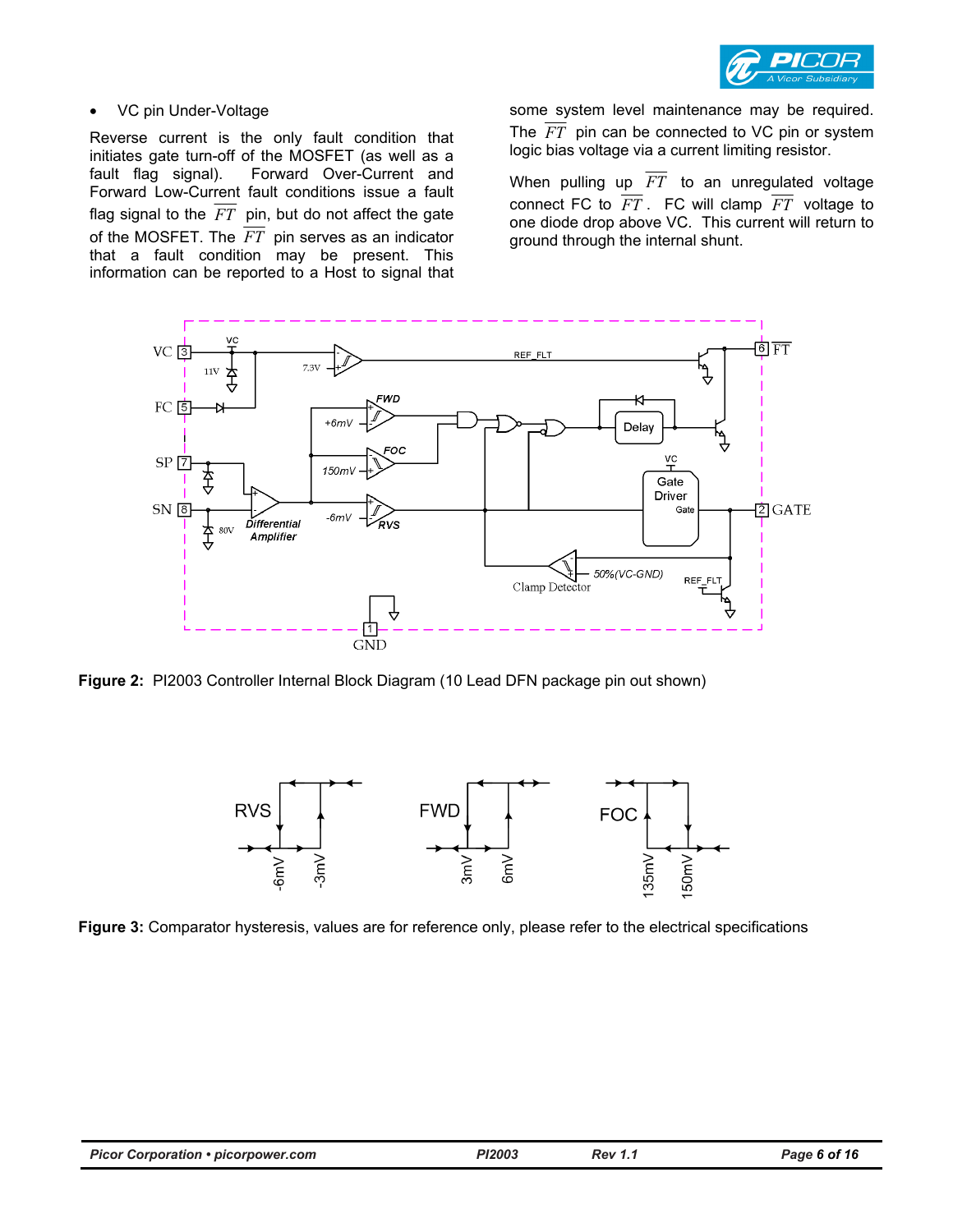



**Figure 4:** PI2003 State Diagram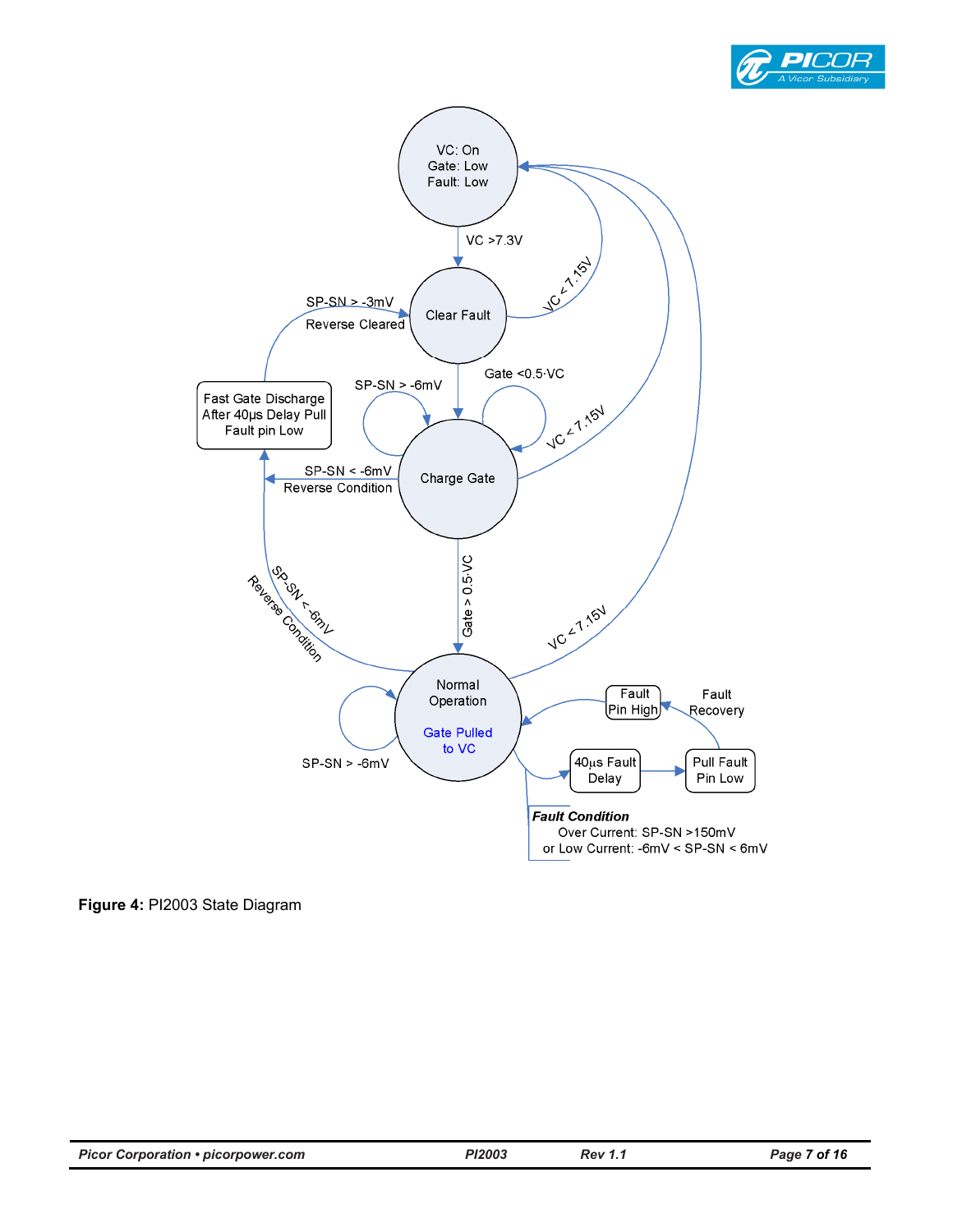



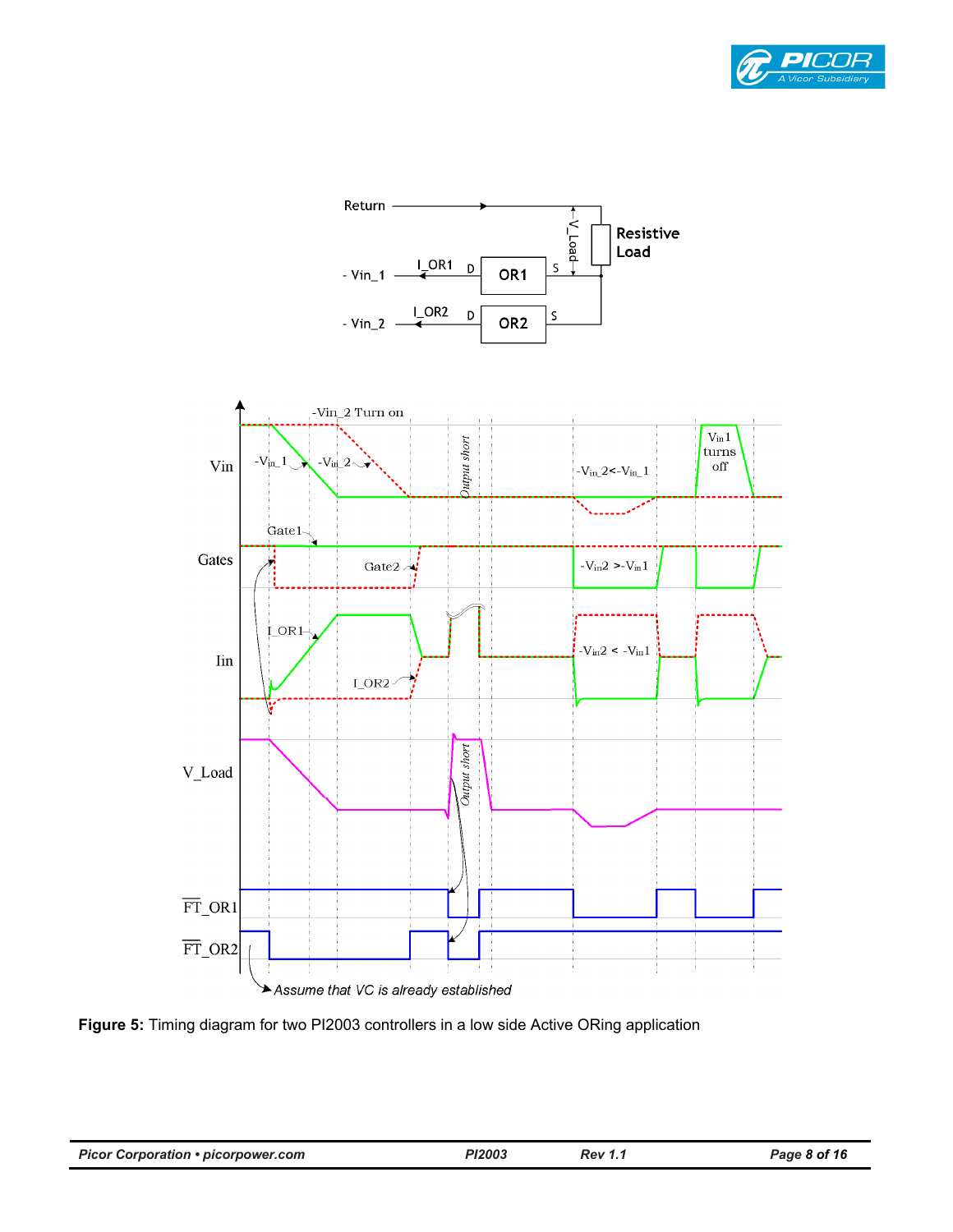

#### **Typical Characteristics:**



**Figure 6:** Controller bias current vs. temperature **Figure 7:** VC UVLO threshold vs. temperature













**Figure 9:** Reverse comparator threshold vs. temperature. **V***CM: Common Mode Voltage*.

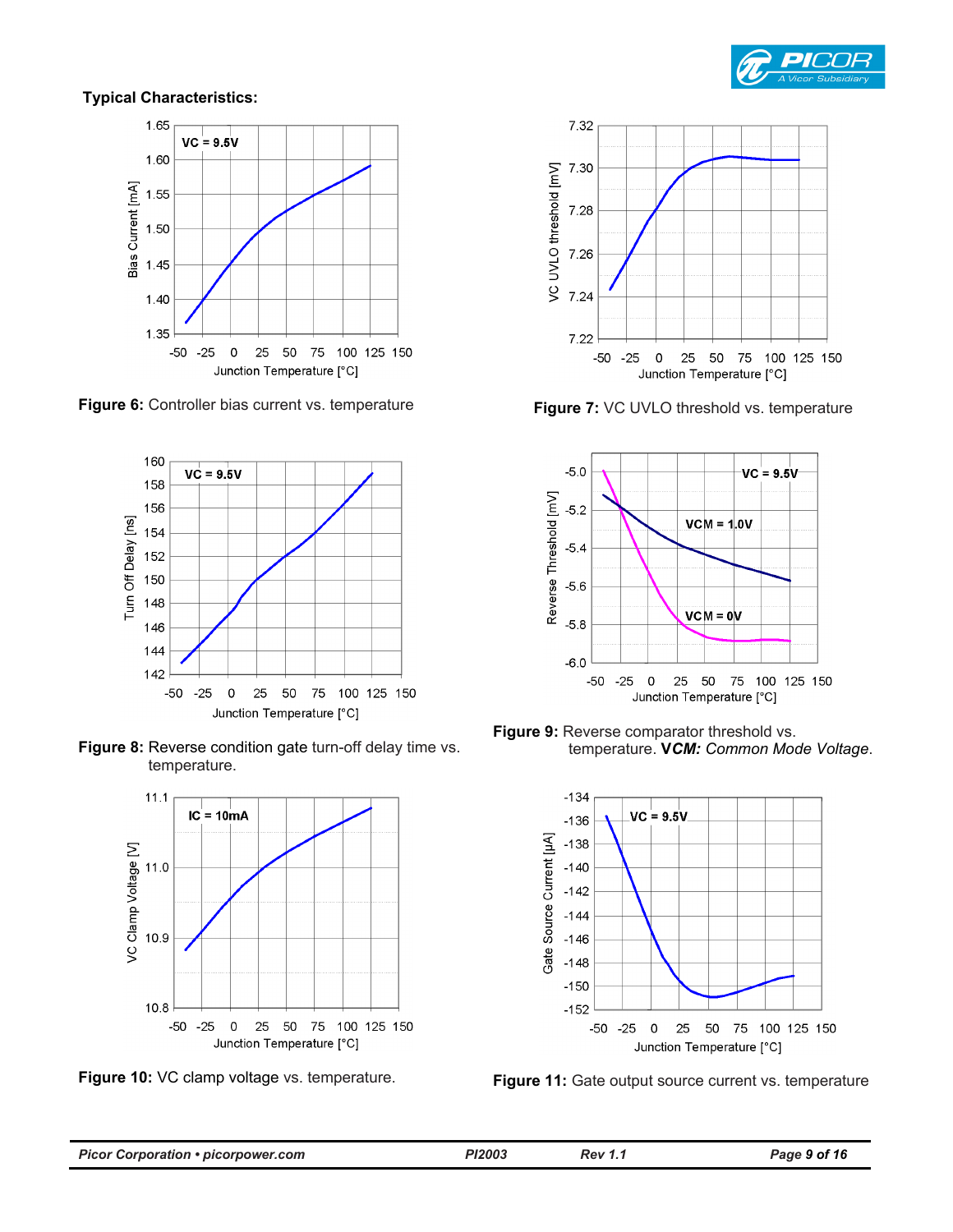

#### **Application Information:**

The PI2003 is designed to replace ORing diodes in high current redundant power architectures. Replacing a traditional diode with a PI2003 controller IC and a low on-state resistance Nchannel MOSFET will result in significant power dissipation reduction as well as board space reduction, efficiency improvement and additional protection features. This section describes in detail the procedure to follow when designing with the PI2003 Active ORing controller and N-Channel MOSFETs. The following is a low side Active ORing design example.

#### **Fault Indication:**

*FT* output pin is an open collector output and should be pulled up to the logic voltage or to the controller VC via a resistor (10KΩ). Also the *FT* output can be pulled with a current limiting resistor directly to an unregulated voltage source, such as the return of a -48V bus. In this condition connect

the  $\overline{FT}$  pin to the FC pin for clamping.

Also the *FT* pin can be used to drive an LED or opto-coupler device. The circuit in figure 12a shows a PI2003 configuration for an LED/opto-coupler that will turn on during a fault condition. The FC connection protects the  $\overline{FT}$  pin if the LED is open.

Use the circuit in figure 12b to turn on the LED/optocoupler when there is no fault and to turn off during a fault condition.







Figure 12b: Fault circuit where the LED turns off during a fault.

#### **VC Power Source:**

The PI2003 VC input voltage should be higher than the required gate-to-source voltage (Vgs) to fully

enhance the MOSFET. The maximum gate to VC voltage loss (headroom),  $VHD_{VCG}$  is 0.5V.

VHD<sub>VC-G</sub> specification is the *Gate Voltage High* (V<sub>G</sub>) in the Gate Driver section under the Electrical Specification.

If the bus voltage is higher than 11V then a bias resistor (Rbias) is required, and should be connected between the PI2003 VC pin and supply. The resistor is selected based on the input voltage range.

$$
Rbias = \frac{Vbus_{\min} - VC_{clamp}}{IC_{\max}}
$$

Rbias maximum power dissipation:

$$
Pd_{Rbias} = \frac{(Vbus_{\text{max}} - VC_{\text{clamp}})^2}{Rbias}
$$

*Rbias maximum power dissipation is at maximum input voltage and minimum clamp voltage (11V).*

Where:

 $Vbus_{min}$ : V(bus) minimum voltage

 $Vbus_{\text{max}}$ : V(bus) maximum voltage

*VC<sub>Clamn</sub>*: Controller clamp voltage, 11V

 $IC_{\text{max}}$  : Controller maximum bias current (2.0mA)

Note: If the *FT* pin is connected to the VC pin via a resistor ( $R_{FT}$ ), the  $\overline{FT}$  sink current ( $I_{FT}$ ) during a fault condition should be added to the maximum bias current  $IC_{\text{max}}$  in the above equations.

> The *FT* pin sink current during a fault can be calculated using the following approximate equation:

$$
I_{FT} = \frac{V C_{clampMax}}{R_{FT}}
$$

#### **N-Channel MOSFET Selection:**

There are several factors that affect the MOSFET selection including cost, on-state resistance (Rds(on)), current rating, power dissipation, thermal conductivity, drain-to-source breakdown voltage (BVdss), gate-to-source voltage rating (Vgs), and gate threshold voltage ( $Vgs$ <sub>(TH)</sub>).

The first step is to select suitable MOSFETs based on the BVdss requirement for the application. The BVdss voltage rating should be higher than the applied Vin voltage plus expected transient voltages. Stray parasitic inductance in the circuit can also contribute to significant transient voltage conditions, particularly during MOSFET turn-off after a reverse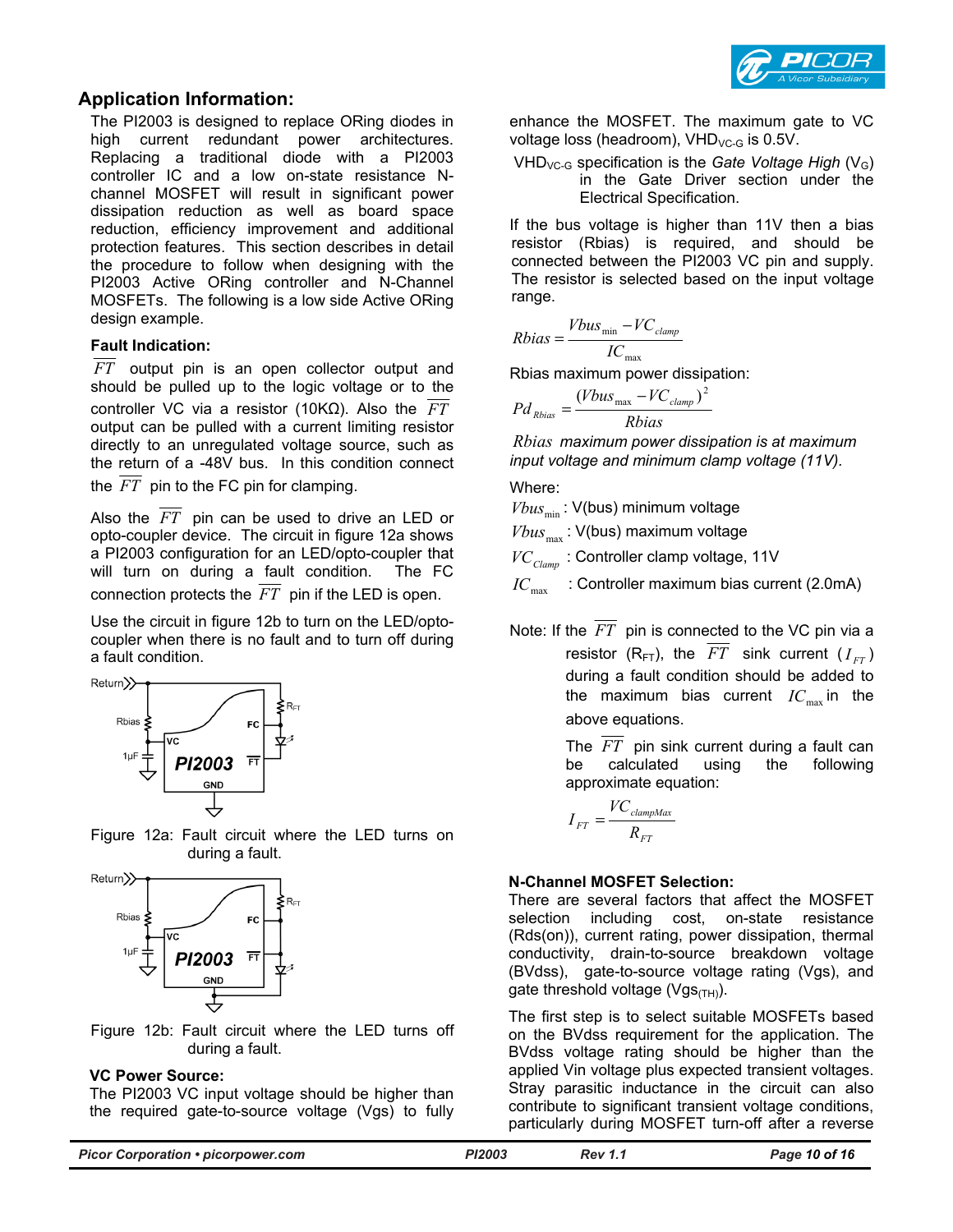current fault has been detected. In Active ORing applications when one of the input power sources is shorted, a large reverse current is sourced from the circuit output through the MOSFET. Depending on the output impedance of the system, the reverse current may reach over 60A in some conditions before the MOSFET is turned off. Such high current conditions will store energy even in a small parasitic element. For example, a 1nH parasitic inductance with 60A reverse current will store 1.8 $\mu$ J ( $\frac{1}{2}$ Li<sup>2</sup>). When the MOSFET is turned off, the stored energy will be released and will produce high negative voltage ringing at the MOSFET source. This event will create a high voltage difference across the drain and source of the MOSFET.

The MOSFET current rating and maximum power dissipation are closely related. Generally the lower the MOSFET Rds(on), the higher the current capability and the lower the resultant power dissipation. This leads to reduced thermal management overhead, but will ultimately be higher cost compared to higher Rds(on) parts. It is important to understand the primary design goal objectives for the application in order to effectively trade off the performance of one MOSFET versus another.

Power dissipation in active ORing circuits is derived from the total source current and the on-state resistance of the selected MOSFET*.* 

MOSFET power dissipation:

$$
Pd_{MOSFET} = Is^2 * Rds (on)
$$

Where :

*Is* : Source Current *Rds(on)* : MOSFET on-state resistance

#### **Note:**

*In the calculation use Rds(on) at maximum MOSFET temperature because Rds(on) is temperature dependent. Refer to the normalized Rds(on) curves in the MOSFET manufacturers datasheet. Some MOSFET Rds(on) values may increase by 50% at 125°C compared to values at 25°C.* 

The Junction Temperature rise is a function of power dissipation and thermal resistance.

 $Tris\epsilon_{MOSFET} = Rth_{JA} * Pd_{MOSFET} = Rth_{JA} * Is^2 * Rds$  (on),

#### Where:

 $Rth_{\overline{I}}$ : Junction-to-Ambient thermal resistance



#### *Rds(on) and PI2003 sensing:*

The PI2003 senses the MOSFET source-to-drain voltage drop via the SP and SN pins to determine the status of the current through the MOSFET. When the MOSFET is fully enhanced, its source-todrain voltage is equal to the MOSFET on-state resistance multiplied by the source current,  $VSD =$ Rds(on)\*Is. The reverse current threshold is set for -6mV and when the differential voltage between the SP & SN pins is more negative than -6mV, i.e. SP-SN≤-6mV, the PI2003 detects a reverse current fault condition and pulls the MOSFET gate pin low, thus turning off the MOSFET and preventing further reverse current. The reverse current fault protection disconnects the power source fault condition from the redundant bus, and allows the system to keep running.

Under normal conditions the GATE pin output voltage will rail to the VC voltage minus 0.5V, where the VC output is regulated to 11V typically to support any MOSFET with a Vgs rating of ±12V or greater. A Vgs rating ≥ 12V is very common for industry standard N-Channel MOSFETs.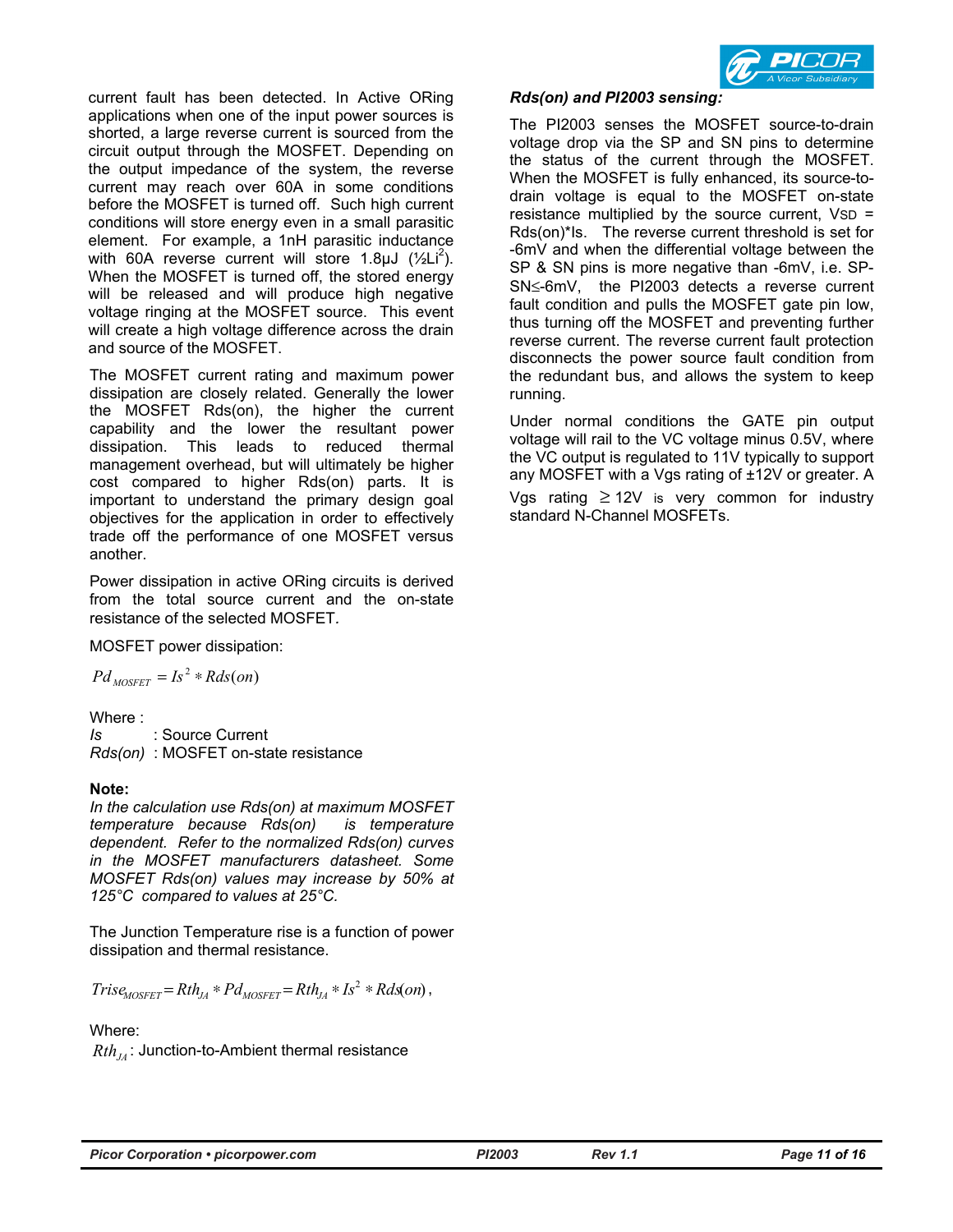

#### **Typical application Example 1:**

#### **Requirement:**

Redundant Bus Voltage = -48V (-36V to -60V, 100V for 100ms transient)

Load Current = 5A load (assume through each redundant path)

Maximum Ambient Temperature = 60°C

#### **Solution:**

A single PI2003 with a suitable MOSFET for each redundant -48V power source should be used and configured as shown in figure 13. The VC is biased from the return line through a bias resistor.

**Select a suitable N-Channel MOSFET:** Select the N-Channel MOSFET with voltage rating higher than the input voltage, Vin, plus any expected transient voltages, with a low Rds(on) that is capable of supporting the full load current with margin. For instance, a 100V rated MOSFET with 10A current capability is suitable. An exemplary MOSFET having these characteristic is Si4486EY from Vishay Siliconix.

#### From Si4486EY datasheet:

- N-Channel MOSFET
- $V_{DS}$ = 100V
- $I_D$  = 23A continuous drain current at 125°C
- $VGS(MAX) = \pm 20V$
- $R_{\theta, IA} = 50^{\circ}$ C/W
- $R_{DS(on)}$ =20mΩ typical at V<sub>GS</sub>=10V, T<sub>J</sub>=25°C

#### **Reverse current threshold is:**

$$
Is reverse = \frac{Vth reverse}{Rds(on)} = \frac{-6mV}{20m\Omega} = -300mA
$$

#### **Power dissipation:**

Rds(on) is 25mΩ maximum at 25°C and will increase as the temperature increases. Add 40°C to maximum ambient temperature to compensate for the temperature rise due to power dissipation. At 100°C (60°C + 40°C) Rds(on) will increase by 63%.

*Rds*(*on*) = 25*m*Ω∗1.63= 41*m*Ω maximum at 100°C

*Maximum Junction temperature* 

$$
T_{J\max} = 60°C + \left(\frac{50°C}{W} * (5.0A)^2 * 4 \ln \Omega\right) = 111°C
$$

*Recalculate based on calculated Junction temperature, 115°C.* 

At 115°C Rds(on) will increase by 72%.

*Rds*(*on*) = 25*m*Ω∗1.72= 43*m*Ω maximum at 115°C

$$
T_{J\max} = 60^{\circ}C + \left(\frac{50^{\circ}C}{W} * (5.0A)^2 * 43m\Omega\right) = 113^{\circ}C
$$

*FT* **pin**: Connect the *FT* pin to to the logic power supply or to the VC pin via a resistor  $(R<sub>FT</sub>)$ . Make R<sub>FT</sub> large (120KΩ) to lower  $\overline{FT}$  sink current.

$$
I_{FT-Sink} = \frac{VC}{R_{FT}} = \frac{11.0V}{120K\Omega} = 92\mu A
$$

**VC:** Connect each controller to the return path with a separate bias resistor, Rbias.

*Rbias* = 
$$
\frac{Vbus_{min} - VC_{clampMax}}{IC_{max} + I_{FT-Sink}}
$$
  
\n*Rbias* = 
$$
\frac{36V - 12V}{2.0mA + 0.092mA} = 11.47KΩ
$$
, or 11.5KΩ, 1%

*Rbias* maximum power dissipation is at maximum input voltage and minimum clamp voltage.

$$
P d_{Rbias} = \frac{(Vbus_{\text{max}} - VC_{clampMIN})^2}{Rbias} = \frac{(60V - 12V)^2}{11.5K\Omega} = 200mW
$$



**Figure 13:** PI2003 in low side -48V application**.** 

| <b>Picor Corporation • picorpower.com</b> |  |  |
|-------------------------------------------|--|--|
|-------------------------------------------|--|--|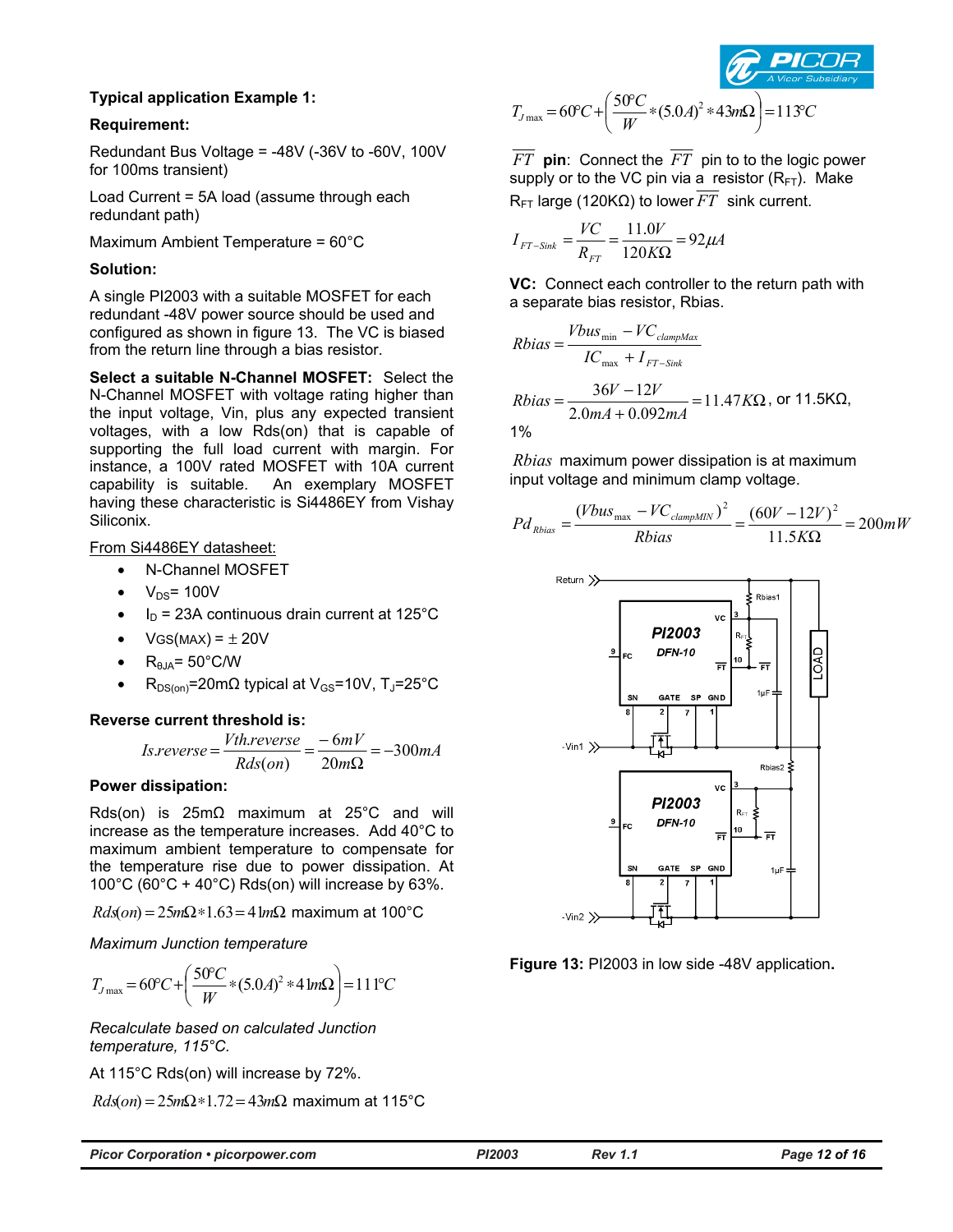

#### **Layout Recommendation:**

Use the following general guidelines when designing printed circuit boards. An example of the typical land pattern for a DFN PI2003 and SO-8/PowerPak MOSFET is shown in Figure 14:

- It is best to connect the gate of the MOSFET to the GATE pin of the controller with a short and wide trace.
- Connections from the SP and SN pins to the MOSFET source and drain pins respectively should be as short as possible
- The VC bypass capacitor (C1 and C2) should be located as close as possible to the VC and GND pins. Place the PI2003 and VC bypass capacitor on the same layer of the board.
- Connect all MOSFET source pins together with a wide trace to reduce trace parasitics and to accommodate the high current input. Similarly, connect all MOSFET Drain pins together with a wide trace to accommodate the high current output.



**Figure 14:** PI2003 and MOSFET layout example





**Figure 24:** PI2003 Mounted on PI2003-EVAL1

**Figure 25:** PI2003-EVAL1 performance under an input short

*Please visit www.picorpower.com for information on PI2003-EVAL1*

| <b>Picor Corporation • picorpower.com</b> | PI2003 | <b>Rev 1.1</b> | Page 13 of 16 |
|-------------------------------------------|--------|----------------|---------------|
|-------------------------------------------|--------|----------------|---------------|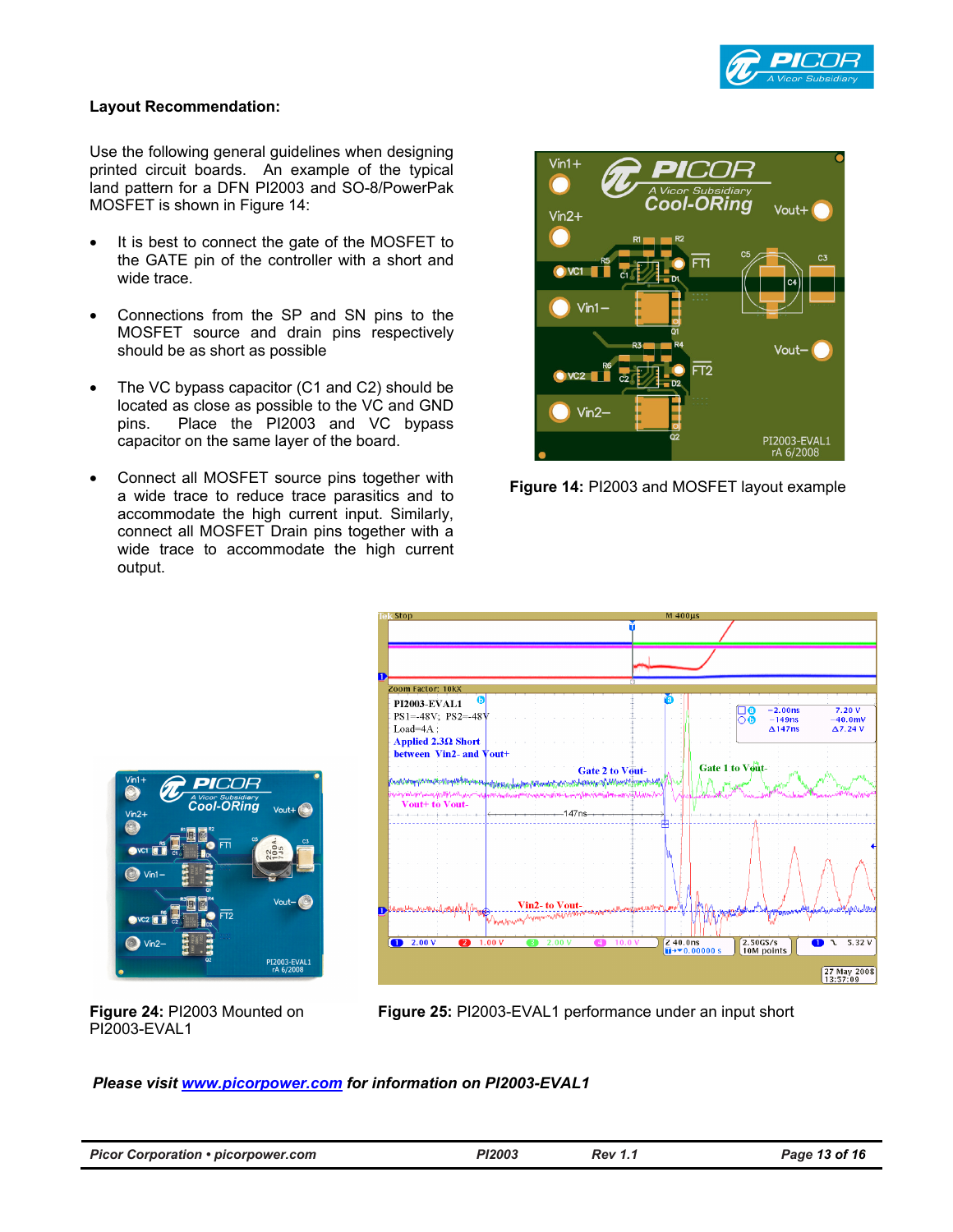

#### **Package Drawings 8 Lead SOIC**



NOTES:

- 
- 
- 1. ALL DIMENSIONS ARE SHOWN IN INCHES [MM]<br>2. MOLD FLASH OR PROTRUSIONS SHALL NOT EXCEED 0.006 [0.15] PER SIDE<br>3. FORMED LEADS SHALL BE PLANAR WITH REPECT TO ONE ANOTHER WITHIN 0.003 [0.08] AT SEATING PLANE<br>4. GENERAL ANG
- 
- 
-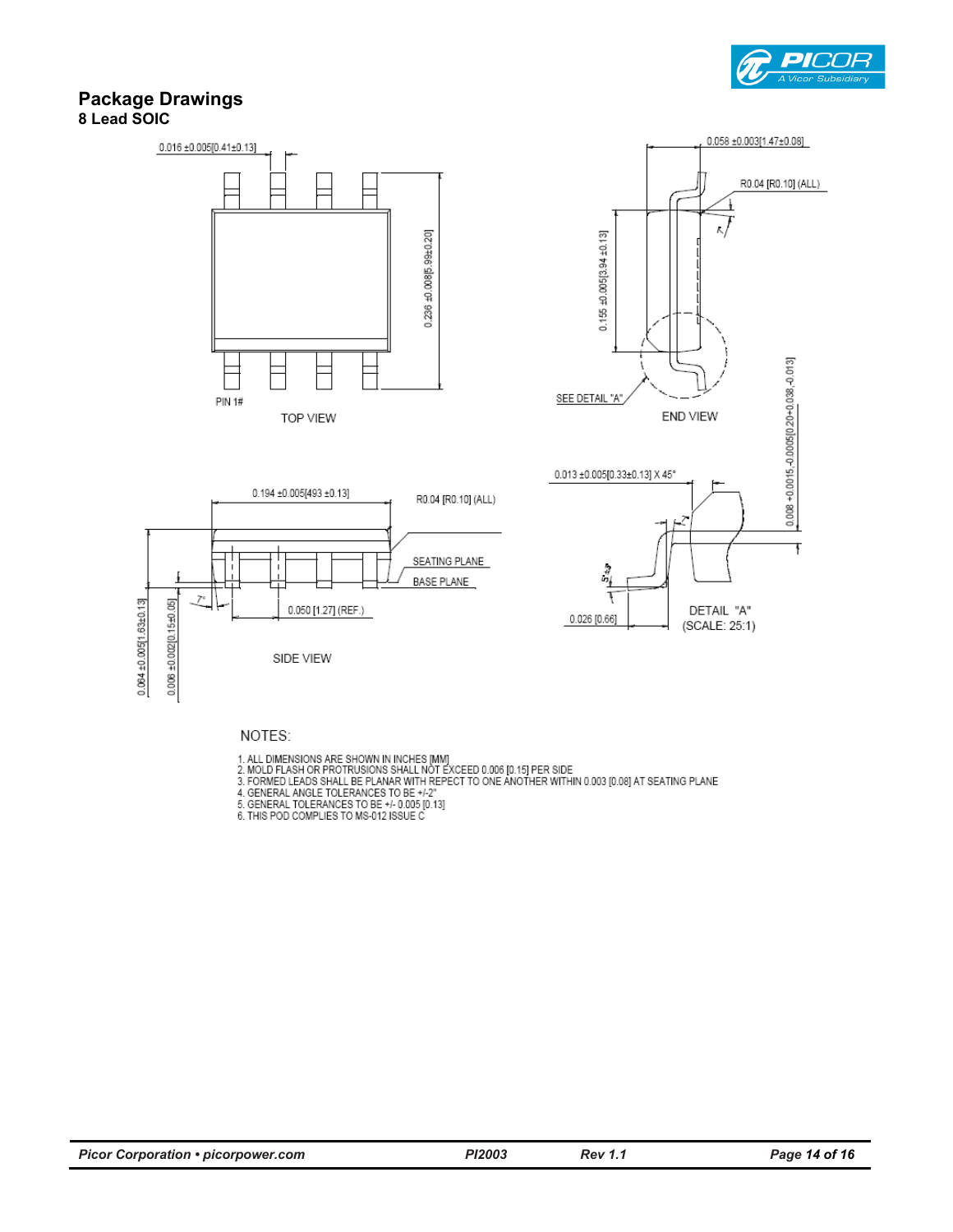

### **Package Drawings 10 Lead DFN**



#### NOTES:

- 1. All dimensions are in millimeters, angles in degrees.<br>2. Coplanarity does not exceed .05mm
- 
- 3. Package is variation of JEDEC MO-229
- 4. Warpage does not exceed .05mm

ċ

### **Ordering Information**

| <b>Part Number</b> | Package               | <b>Transport Media</b> |
|--------------------|-----------------------|------------------------|
| PI2003-00-QEIG     | 3mm x 3mm 10 Lead DFN | T&R                    |
| PI2003-00-SOIG     | 8 Lead SOIC           | T&R                    |